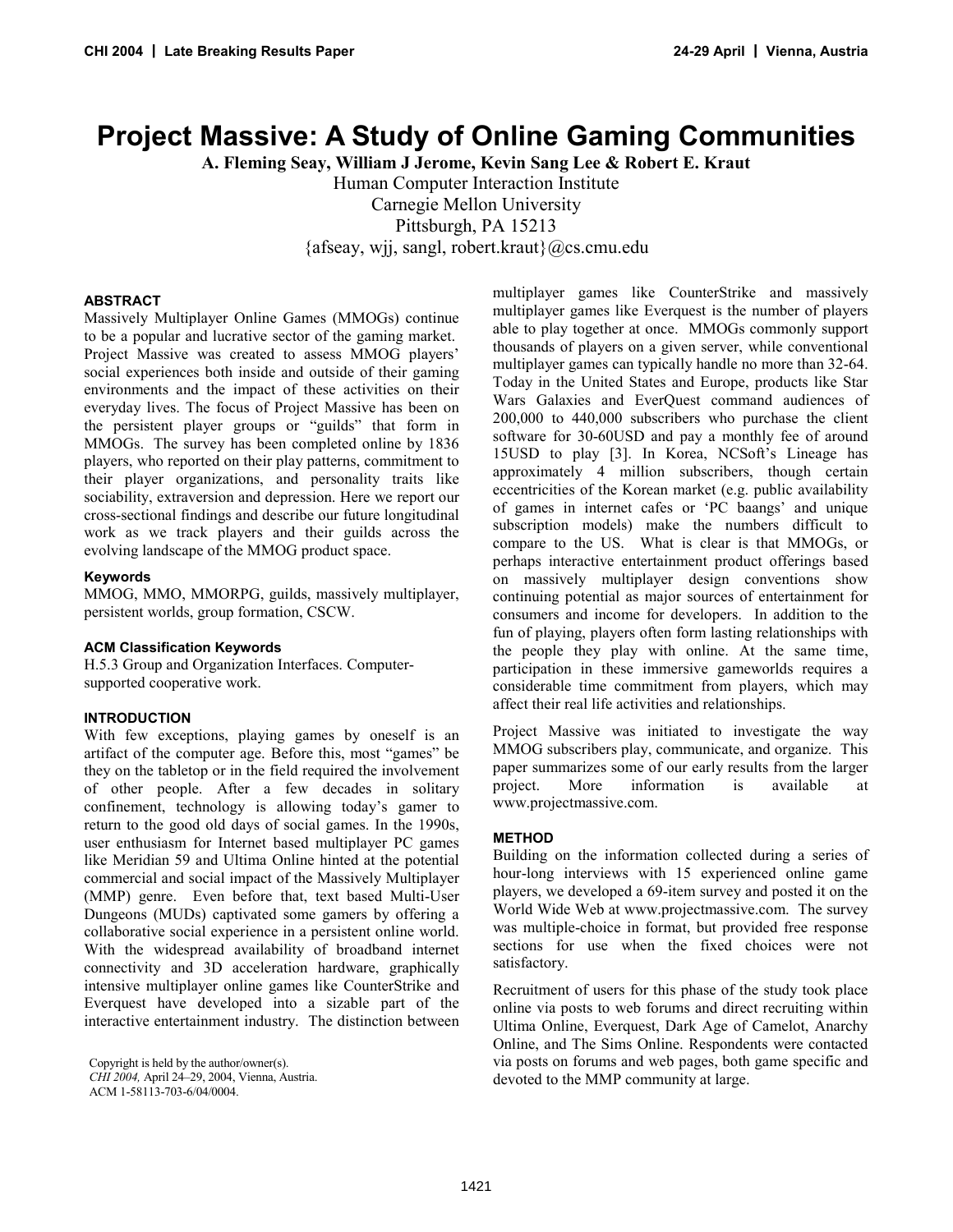

 **Figure 1: Average hours played per week.** 

#### **RESULTS**

1836 respondents between the ages of 12 and 68 ( $M=27$ ) completed the online survey. Males comprised 90% of the sample, with 187 female respondents participating. We received 1202 responses from Everquest players, 442 responses from Dark Age of Camelot players, 91 from Anarchy Online, and 10 each from Asheron's Call (AC) and Ultima Online (UO). Due to their low response rate, AC and UO will not be discussed any further. The large proportion of Everquest players in the sample is reflective of both the game's popularity and the fact that many of the web forums to which we posted catered to a collection of MMPs which almost always included Everquest.

Figure 1 depicts respondents' reports of the amount of time per week they spend playing their preferred game. Everquest, Dark Age of Camelot, and Anarchy Online players all reported playing for an average of 15-21 hours per week, the equivalent of a half-time job. The distribution is skewed to the right, with 12% of players indicating that they play more than 40 hours per week.

A series of questions asked respondents about their various motivations for playing MMPs and the primary reason for maintaining their ongoing subscription to their most played game. Thirty-nine percent of the players reported that the social experience was their primary reason for playing; this motivation did not differ by gender. Figure 2 shows the responses to the item about the player's main reason for maintaining an ongoing subscription to the game. This pattern was consistent across all games studied, underscoring the importance of the social experience. That social contact comes in third behind fun and character growth is unsurprising, as these are arguably the two central elements of role-playing gameplay.

It is, at first, troubling that 10% of the players report addiction as their main reason for continuing to play. However, addiction is a widely used and loosely defined



 **Figure 2: Main reasons for on-going play in an MMOG.** 

term when applied to video games. For example, "addictive gameplay" is used in the gaming press to describe a desirable quality which entices the player to play for one more turn or level, not unlike a book being called a "pageturner". This is completely unlike the debilitating physical and behavioral addictions brought on by drugs, alcohol, pornography, etc. To be sure, there are individual who may be behaviorally addicted to video games. However, the summary self-report data here should not necessarily be considered a measure of this type of addiction.

In the future we will more specifically address behavioral addiction to play as it effects the real-world activities of these players, For a more detailed discussion of MMORPGs and addiction, please see Yee's *Ariadne* [4].

#### **COMMUNICATION**

Since relationships at both the personal and organizational level are formed and maintained through communication, we asked several questions about how and how often players communicate, and what they discuss. The respondents indicated that they frequently used all of the major varieties of chat (Broadcast, Guild, Group, and Private). In contrast, voice communication (e.g., voiceover-IP), conference calling and person-to-person calling were almost never used. It should be noted that at the time of this writing, no major MMP release contained native voice communication in its client. However, several existing third-party applications including Roger Wilco and Microsoft Voice Commander enable voice over IP sessions to run in the background during gameplay. Again, these products were rarely used.

When asked about the content of their in-game communication, respondents reported communicating for the exchange of support and advice (77%), social exchanges / small talk (77%), and coordination and scheduling of activities (76%). In contrast, fewer respondents reported talking about sharing personal experiences (53%) and dealing with guild management issues (58%).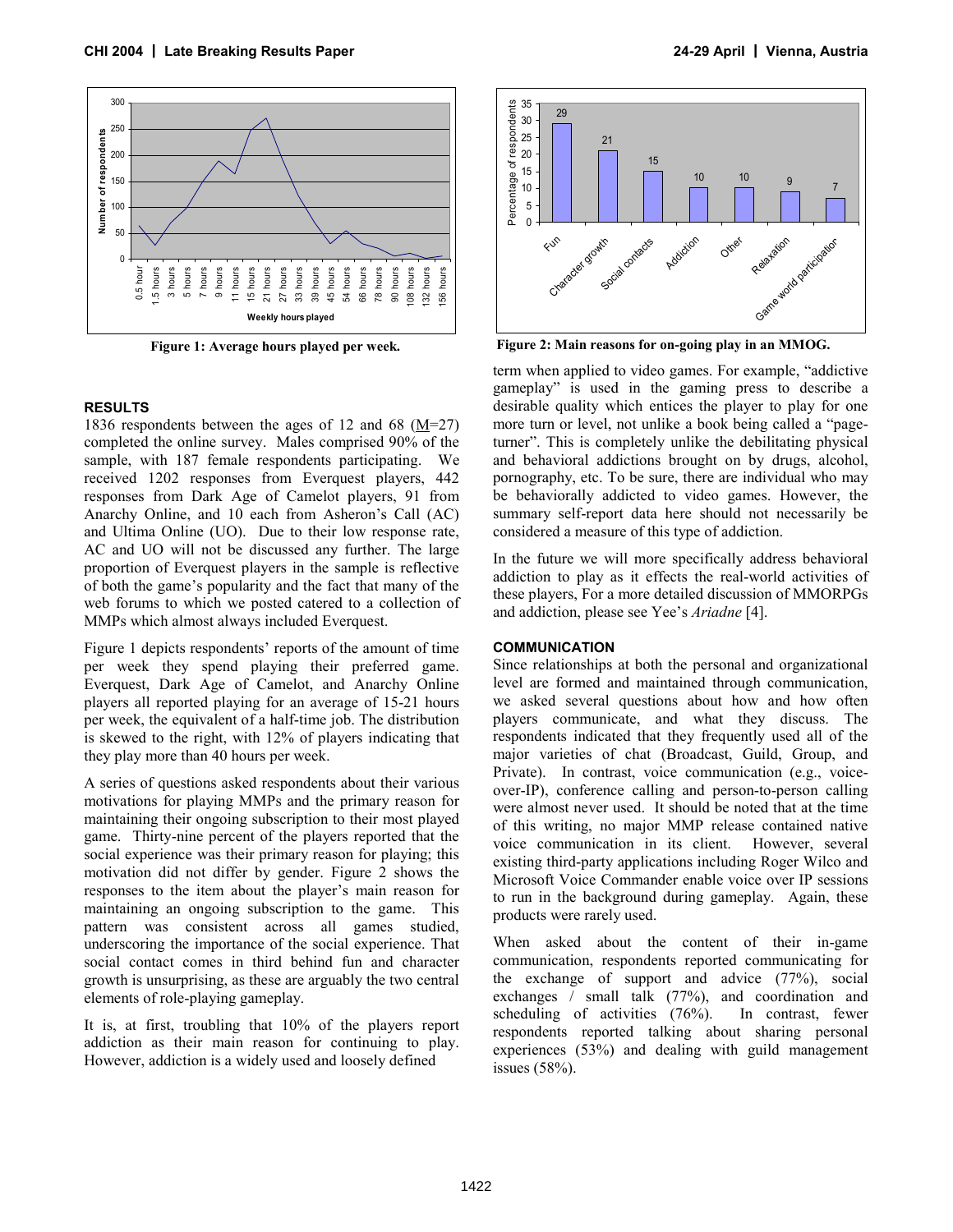Sixty-nine percent of respondents indicated that they communicate outside of the game with fellow gamers. Message boards were both the most widely and frequently used method of out-of-game communication. Their popularity reflects the prevalent use of guild web pages and game forums as the medium for player communication outside of the game world. The popular Vault Network (VN) boards at vnboards.ign.com are a testament to this widespread use of out-of-game threaded conversation resources in the MMOG community. While used less frequently than message boards, players also reported frequent use of instant messenger programs and email in their efforts to communicate with fellow players outside of the game.

Like in-game communication, out-of-game communication was primarily used for coordinating and scheduling activities (57%), exchange of support and advice (55%), and social exchanges (53%). These percentages are lower than those obtained for in-game communication, because 28% of the respondents reported that they had no communication outside of the game with members of their guild. Out-of-game discussion of group management issues was practiced by only 28% of the sample, suggesting that these duties are often handled by a subset of individuals within each player organization. The slight reordering of these responses in the out-of-game context reflects the asynchronous nature of message boards and email, two of the most used out-of-game tools. The synchronous, or real-time, nature of the in-game communication modalities makes them slightly better suited for social exchange and provision of advice than the more latent out-of-game tools.

Message boards (60%) and the guild's "message of the day" (58%) were the most common communication modalities used to coordinate times for play. A "message of the day" (MoTD) is a 2-3 line message that members of a guild see each time they enter the game. It is often set by guild leadership and contains the dates and times of planned activities. Guilds seldom used email (34%), and IM (23%) for this particular purpose.

# **THE GUILDS**

Seventy-eight percent of respondent reported that they were members of guilds. Respondents who were members of a guild played more hours per week  $(M=15$  hours) than those who did not claim membership ( $M=11$  hours),  $t(1804)$  = 7.56,  $p < .001$ . Because this is a cross-sectional survey, the direction of causation in this relationship is not clear. One can argue that guild membership encourages more play. However, people who play more hours have more opportunities to discover and join guilds.

The average reported guild size across Dark Age of Camelot, EverQuest, and Anarchy Online was 41-45 people. However, players from all three games expressed the belief that a larger guild of 61-75 members would be "ideal." The players reported that their guilds staged preplanned activities, often called raids, 1-2 times per week.

#### **MEASURING COMMITMENT TO THE GUILD**

In examining the effect of communication on the formation and maintenance of player organizations it is valuable to have some measure of how involved various players are in their guilds. We included an adaption of Mowday et al's Organizational Commitment Questionnaire (OCQ) in the online survey to measure the degree to which individuals felt committed to their guild [1]. The OCQ consists fifteen statements about their guild, which the respondent is asked to rate on a seven point Likert scale from Strongly Disagree to Strongly Agree. The OCQ total score is the average value of the 15 responses. Though the scale was developed to index commitment to work organizations, we needed to make only minor alterations to its wording to fit this domain. The scale is highly reliable, with a Cronbach Alpha of .91. The mean OCQ score of 5.3 out of a possible 7 indicates that players on average felt "somewhat committed" to their player organization.

There were no significant differences in OCQ score among guilds. That is, a one-way analysis of variance (ANOVA) predicting players' OCQ scores by guild shows no significant effect for guild. The failure to find guild effects, however, may be a result of low statistical power in this analysis. Although the sample is large in terms of individuals, it presents only 34 guilds that contributed three or more respondents. This small sample of guilds limits our ability to see whether strategies adopted by different guilds influenced member commitment.

# **Modelling Player Commitment**

Because there were no differences among guilds in average organizational commitment, we used linear regression at the individual respondent level to examine whether the tools a particular player used or features of that player's motivation predicted commitment to his/her guild. The five variables in Table 1 can account for approximately a third of the variance in OCQ score (adjusted R-squared of .322). We acknowledge that relationships we uncover using individual-level data may reflect either features of the guild (e.g., players are more committed to guilds that preplan raids or use email to communicate with guild members) or perceptions and behavior of individual players (e.g., players are more committed when they perceive their guild as preplanning more raids or when they use email to communicate with guild members).

| <b>Model Attributes</b>                      | Beta    | S.D. |
|----------------------------------------------|---------|------|
| The proportion of guild members in a         | $-.232$ | .032 |
| player's play groups                         |         |      |
| The frequency of preplanned guild activities | $-.205$ | .019 |
| Motivation to play MMPs as a way to          | $-186$  | .018 |
| interact socially with online friends        |         |      |
| Frequent use of Email to contact group       | $-.140$ | .014 |
| members OUTSIDE the game                     |         |      |
| Frequent use of Message Boards (web) to      | $-.116$ | .013 |
| contact group members OUTSIDE the game       |         |      |

**Table 1: Five attributes associated with higher OCQ scores.**